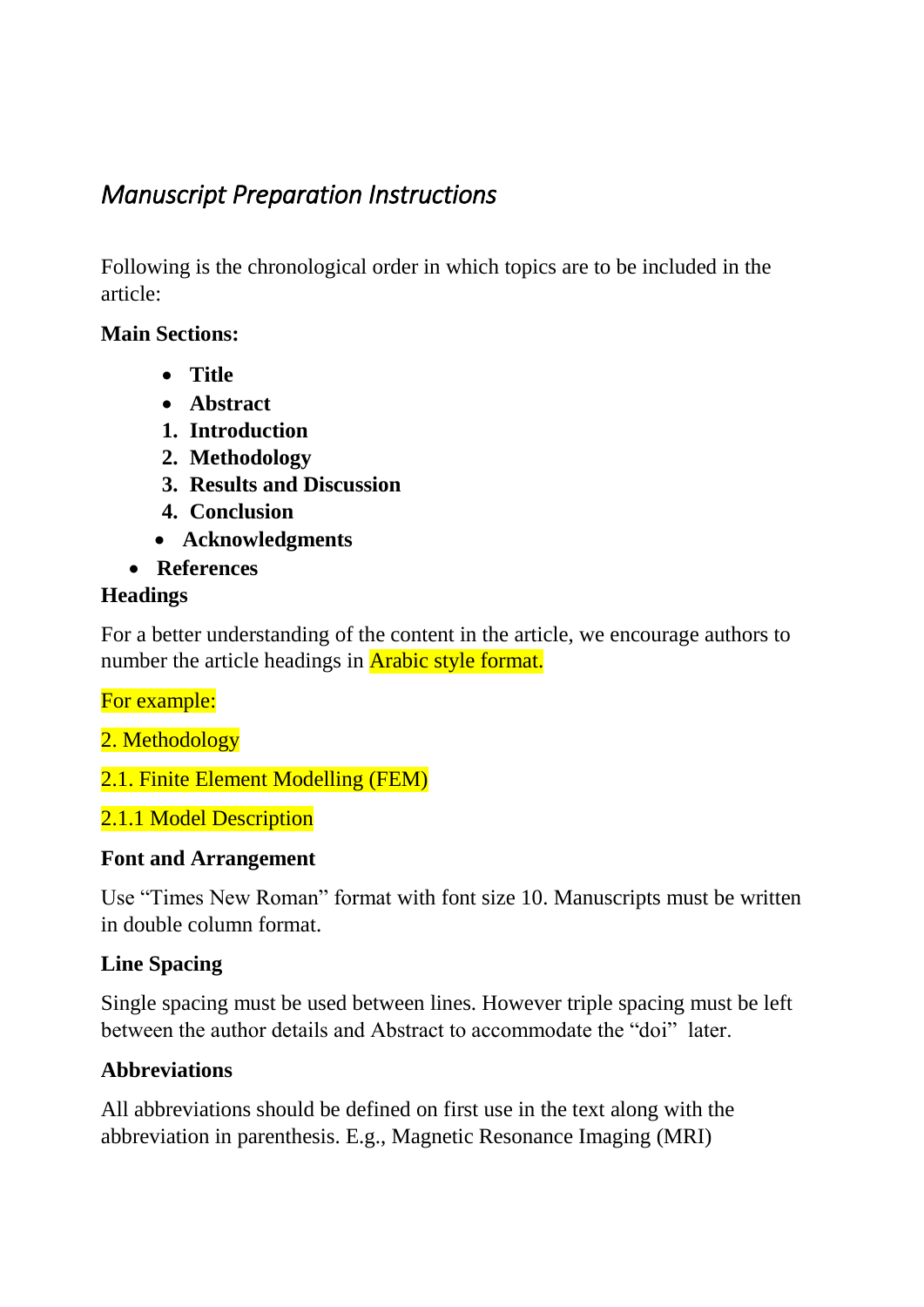# **Units and Symbols**

Symbols should be used while referring to alpha, beta, mu, etc (Ex:  $\alpha$ ,  $\beta$ ,  $\mu$ , etc). All units to follow the International System of Units (SI units).

**/**

# **References**

- $\checkmark$  Only published or accepted manuscripts of peer reviewed journals or conference publications should be included in the reference list.
- $\checkmark$  Meetings, abstracts, conference talks, or papers that have been submitted but not yet accepted and internet sources should not be cited.
- $\checkmark$  Journal name is referred according to recommendations by the corresponding journal and not abbreviated as per choice; provide names of all coauthors;
	- o E.g., *American Journal of Physical Sciences and Applications* not as AJPSA
	- o E.g., Phys. Rev. Lett., not as PRL
- $\checkmark$  Do not use et al.;
	- E.g., T. Pal, K. Sahu, and B. Pal not as T. Pal et al.

 *Example of referencing:* M. P. Brown and K. Austin, *Appl. Phys .Lett.* **85**, 2503-2504 (2004).

- $\checkmark$  Include recent references wherever possible;
- Restrict references within the range of 10 to 40.

# **Refer the manuscript file template given in the next page:**